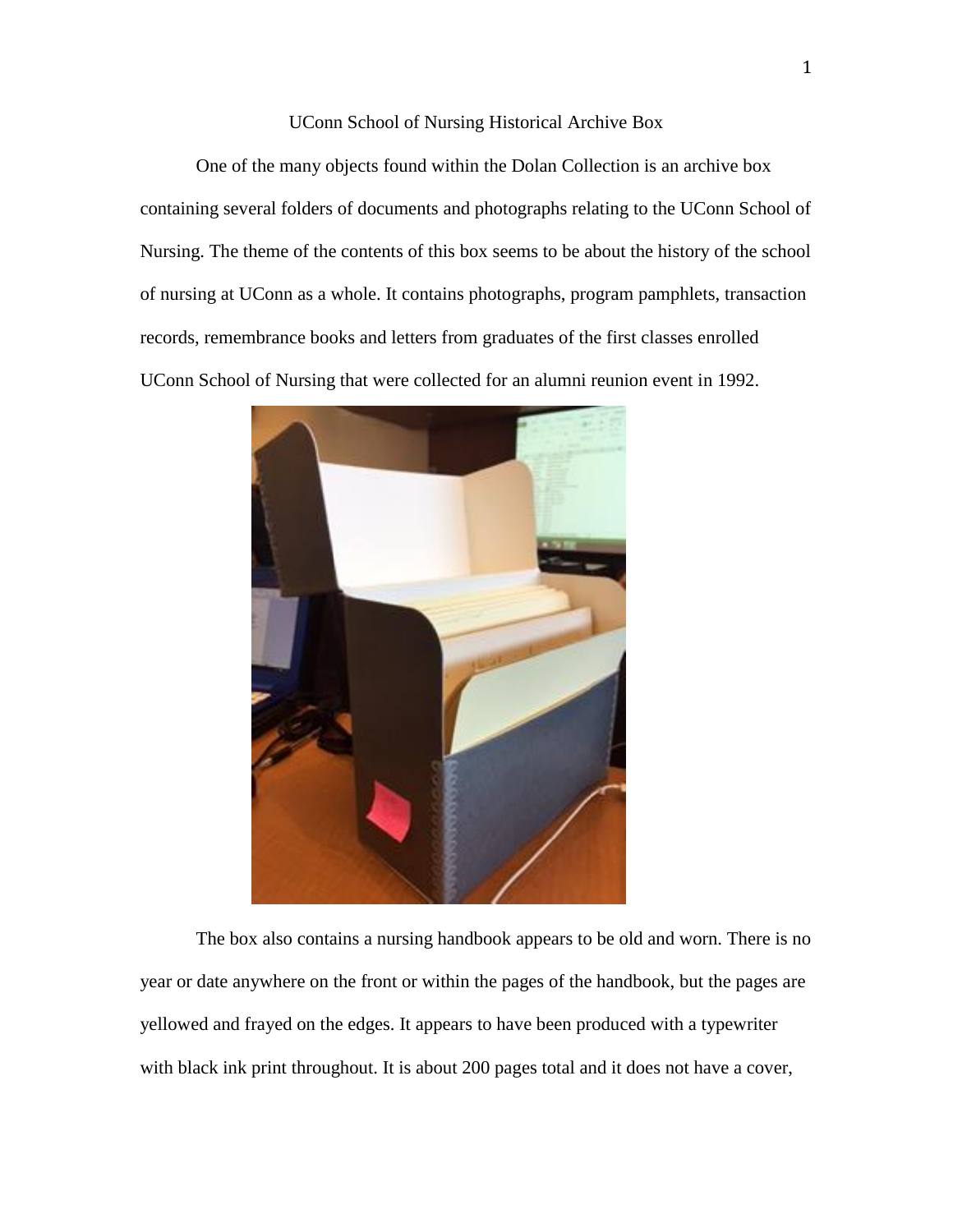nor is it bound in any way. The pages are all contained within a manila folder inside the archive box. All of the pages are 3-hole punched, as if a 3-ring binder had once bound it. The handbook starts with a table of contents that lists the different practices and procedures that are outlined within. It is very informative and includes explicit directions for how to execute different assessments and procedures. When flipping through the pages of this item, it elicits intrigue as to the age and time period when this was used, and if any of the procedures outlined have drastically changed since then.

187 **James Market** It are in Kolmers It is percentage **COMM** ٠ 8.81 14 public speak with breatened month tention which the tent and happen take on Service below **Base 1** anticipies of the solide of clay **URLIN** Louis city<br>Listen of school com-Det general i 1985<br>1986 - De Grand de Carl Bronz (1985)<br>1986 - Antonio I II de Carl Bronz (1986)<br>1986 - Antonio I de Carl Bronz (1986) Detroit Supply of the first party of the second to the second to the second of the second second second second second second second second second second second second second second second second second second second second **Loan Lim**  $\frac{1}{2}$  and  $\frac{1}{2}$  are set of the set of the set of the set of the set of the set of the set of the set of the set of the set of the set of the set of the set of the set of the set of the set of the set of the set of **Business** s. jh.  $18 \alpha$  is a second to the second state of the second state  $\alpha$  . The second state of the second state of the second state  $\alpha$ LG. J., 295 860mucha first dark to a space transport property and state a first S. of finitely of fire-all or dent of watertions that field that implant of break, homeon trend members<br>from strained which implant page fort field lettis with one poort solls. A. Hand Sat And acre, of testing ACON of healthon the harbour. 10 pers of mean printers Payne to the price of the specialists of Former and the procedure for the first stress and of published and the procedure of the stress and the first stress and the stress of the first stress and the stress of the stress of the stress of the stress of the stress Former with possible forest agent was forestime when the basic function with possible and flatters of the terminal flatters of the control of the second state of the second state of the second state of the second state of 海界市 ×. and flowers, and how to hoveds. where the number of the party and sellinger clear for n.  $192.$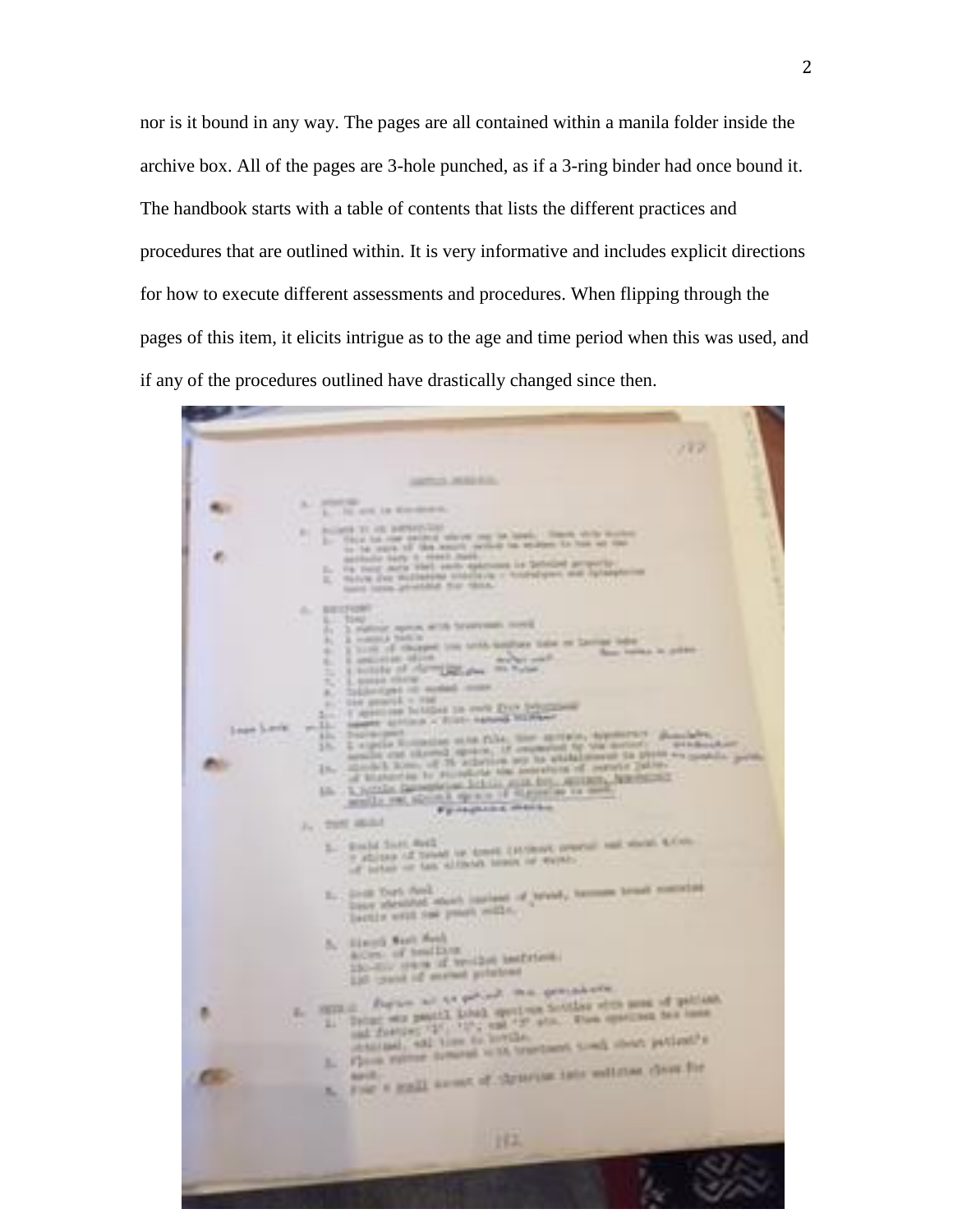There are handwritten notes in blue and black ink as well as pencil throughout the handbook. The folder that contains the pages for this handbook says "(did this belong to J. Dolan?)".



Josephine Dolan was from Westborough, Massachusetts. She joined the University of Connecticut School of Nursing staff in 1944 as the school's first instructor. She taught for 35 years (Fisher, 2005). She attended nursing school at St. John's Hospital in Lowell, Massachusetts and earned her diploma in 1935. She graduated with her Bachelor's degree from Boston University in 1942 and eventually her masters in 1950.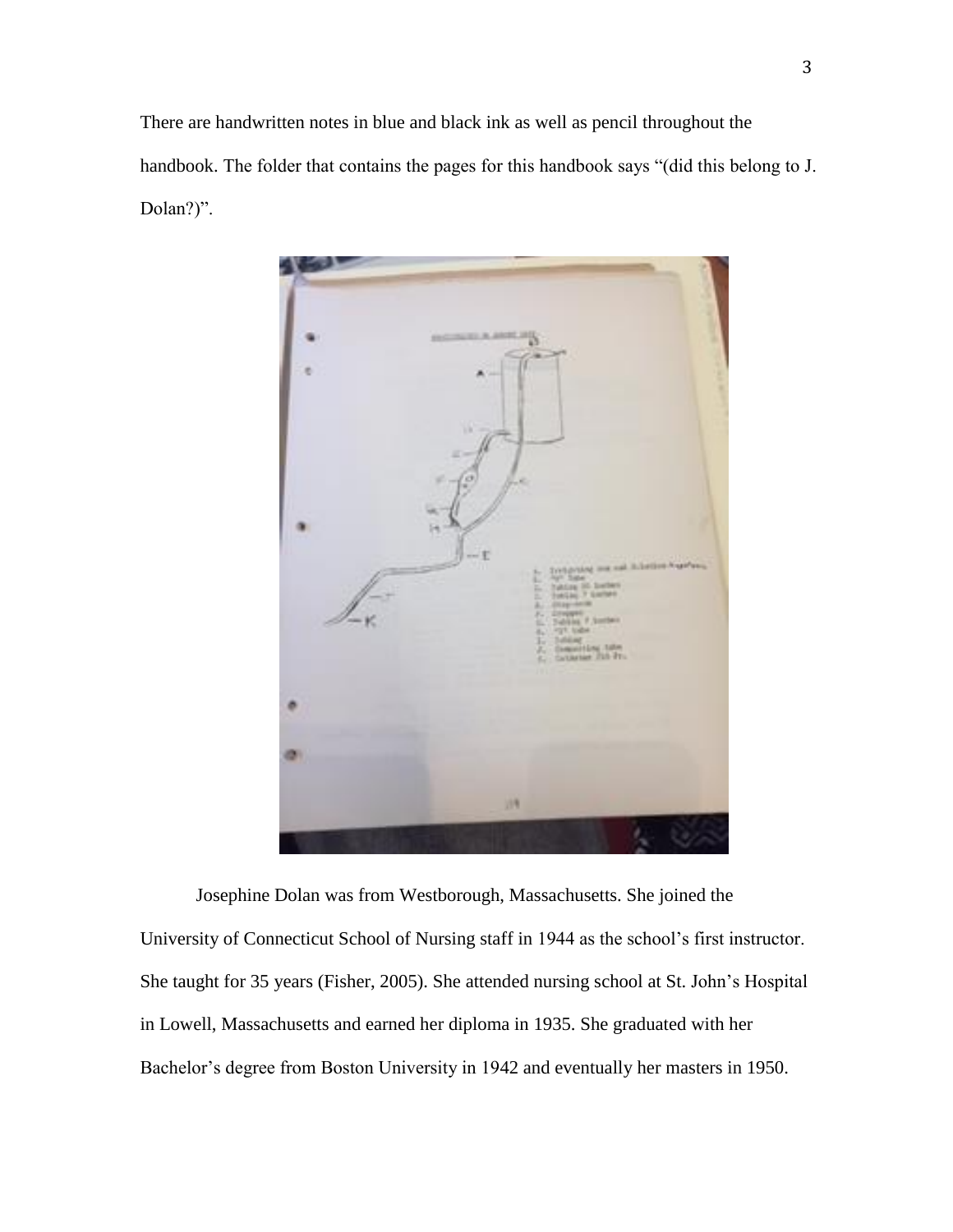Dolan was nationally recognized as a nurse historian, and was the author of the first history text about nursing in society (Fisher, 2005). The University of Connecticut established a historical collection, The Museum of Nursing History, in her name in 2003, in honor of all she did to advocate for the preservation and teaching of nursing history.

In addition to the handbook, the archive file contains several pictures of nursing students from the late 1940's and early 1950's. They are black and white photographs and most are somewhat yellowed with frayed edges. Most have notes written on the back in either pencil or ink stating what is captured in the photo. Many of these pictures are of UConn nursing students and are taken at the university as well as hospitals across the state. The photos cause one to pause and ponder about the people in them; who they were, and where their nursing careers took them.



Class of 1952<br>Student days - New Haven Shirley Cooper (Garchever)<br>Molly Franklin (Curtes)<br>Margie Penkue (Garaner)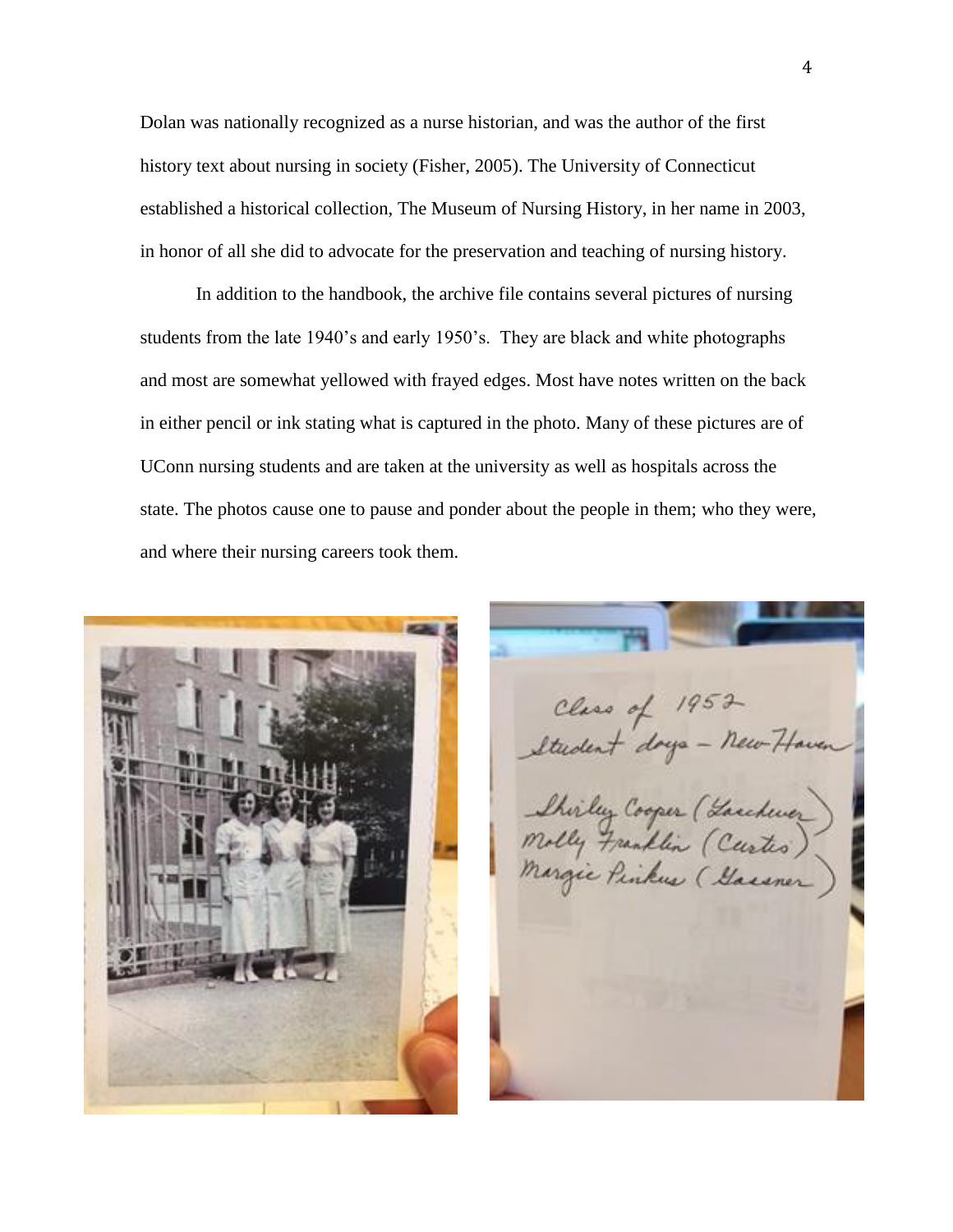

5 Molly Franklin (Curtis)

The photos also include one of Carolyn L.Widmer, the first dean of the UConn School of Nursing and Eleanor Gill, who was the dean of the school of nursing from 1967-1979 (UConn School of Nursing, n.d.). The photos appear to have been gifted to the school of nursing by UConn alumni.



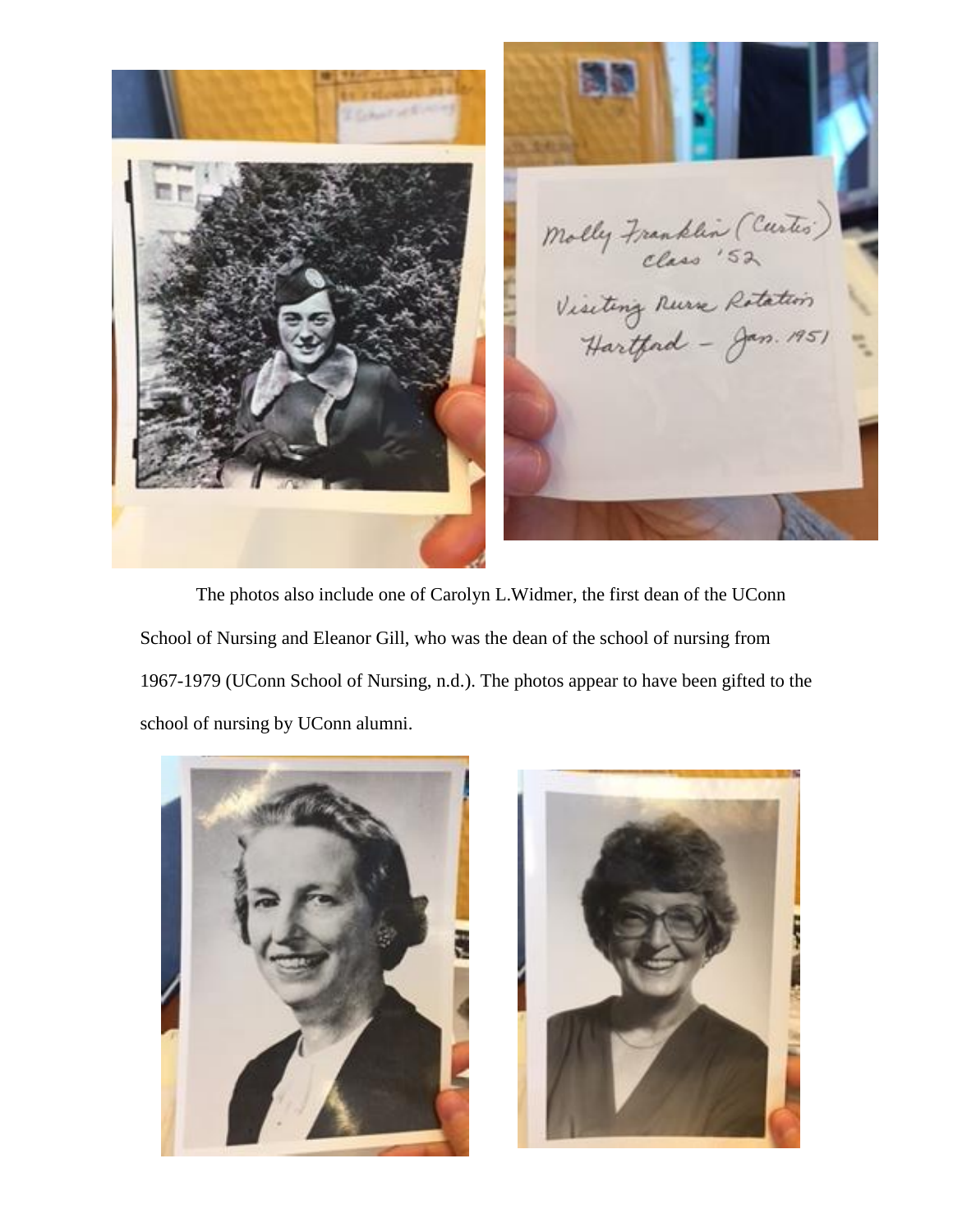The UConn School of Nursing was founded in 1942 as the first public institution in the state of Connecticut to offer a bachelor's degree program in nursing (UConn School of Nursing, n.d.).



During the 1930's and 40's, nursing leaders were promoting education rather than just training for prospective nurses (Judd  $\&$  Sitzman, 2014). As a result, nursing education became more and more affiliated with universities instead of the strictly hospital-run programs that used to be the norm (Judd & Sitzman, 2014). Schools of nursing (like that at UConn) adopted the belief that combining both clinical and theoretical knowledge would best prepare graduates for their careers, as opposed to just service in a hospital setting (Judd  $&$  Sitzman, 2014). Licensing for nurses during this period was not very consistent across the country. Individual states wrote their own nursing examinations in the 1930's, until the National League for Nursing (NLN) proposed a test bank of questions (made up of those from individual states' exams) to develop a national test for nurses in the early 1940's (Judd & Sitzman, 2014).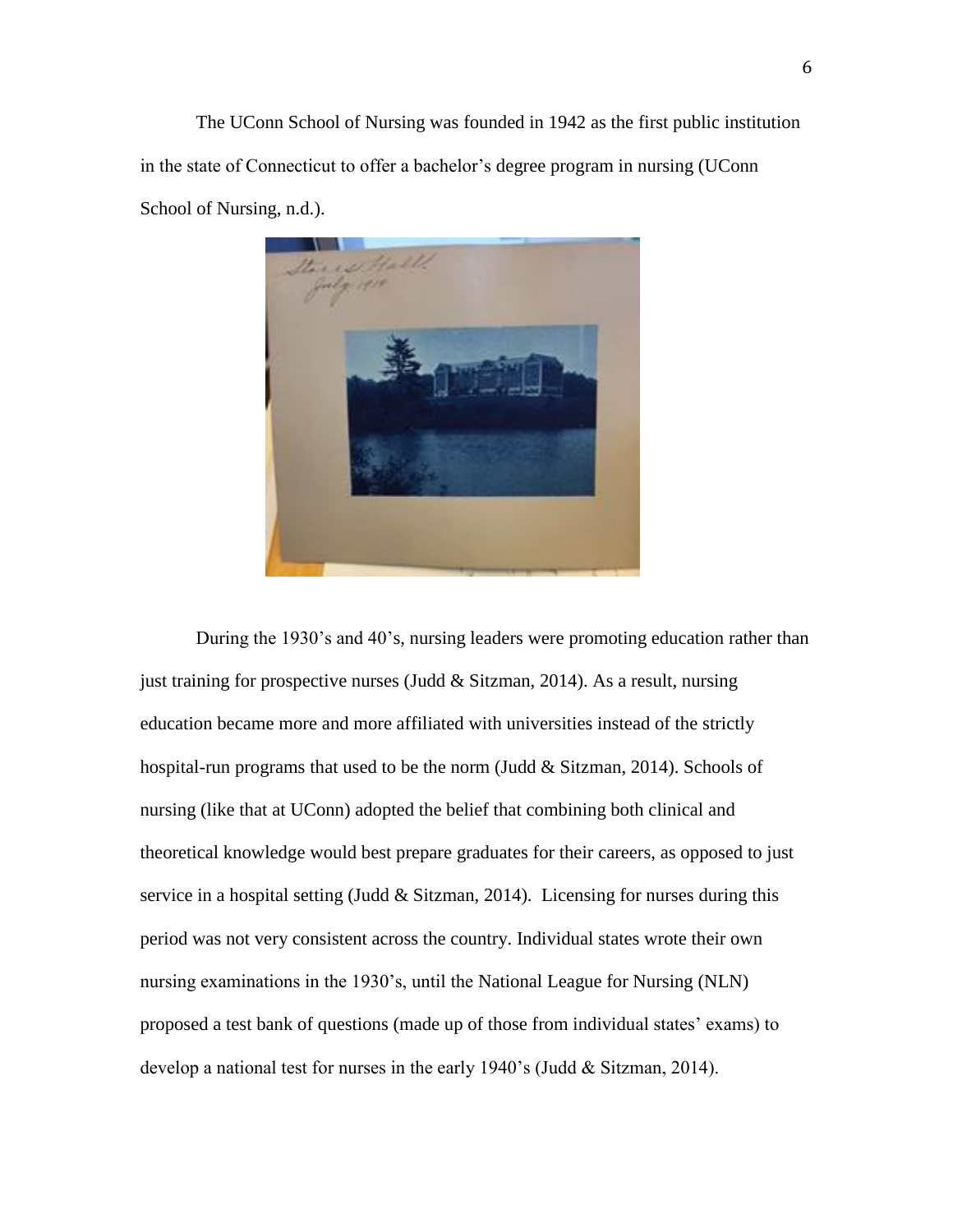

The first capping ceremony for the UConn School of Nursing was held in 1947 and involved ten graduating students (UConn School of Nursing, 2012). Alumni from this era went on to hold a wide variety of positions both nationally and internationally, including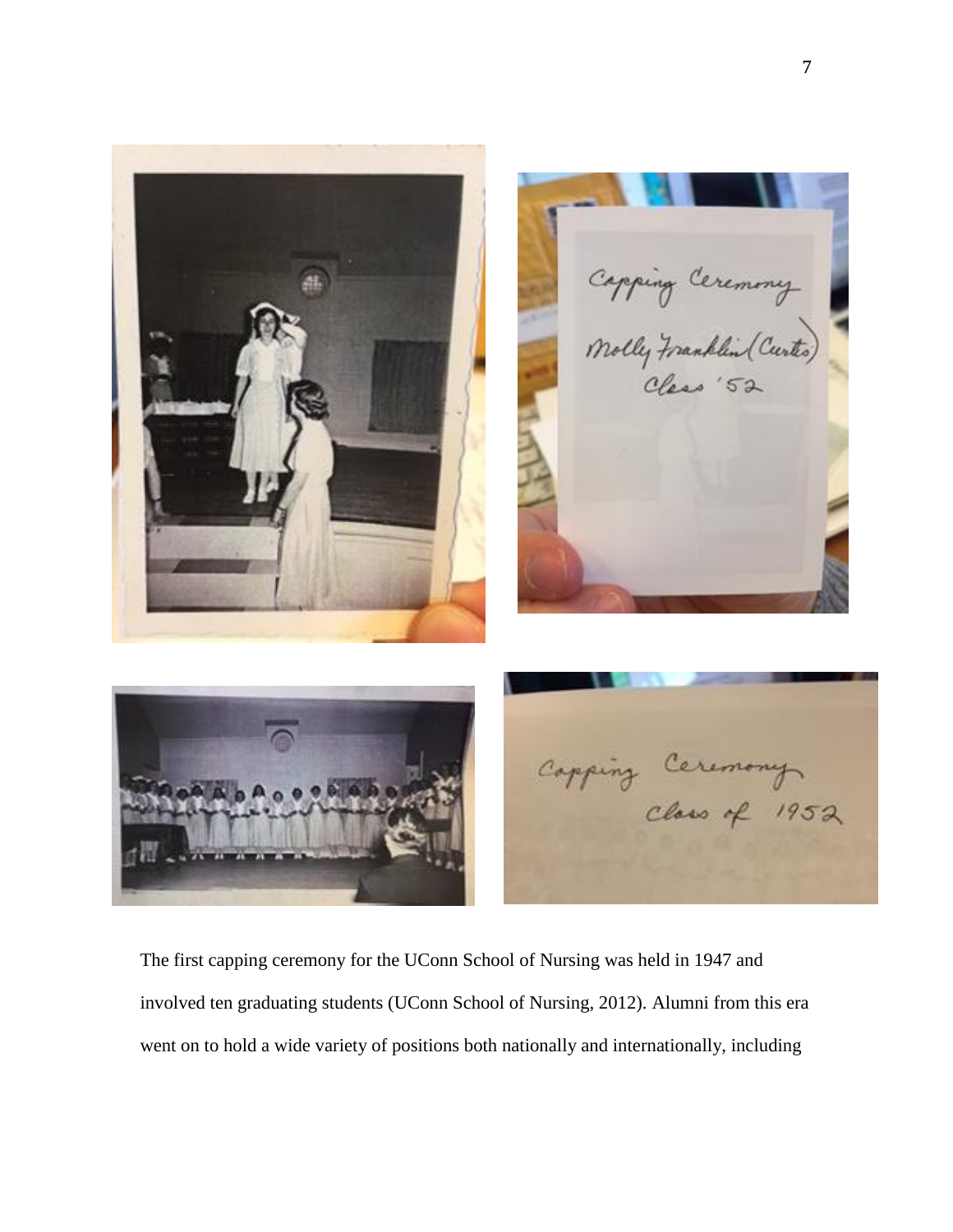the armed forces, Peace Corps, academic and religious institutions (UConn School of Nursing, 2012).

The UConn School of Nursing is celebrating it's  $75<sup>th</sup>$  anniversary this year (2017). It is now ranked in the top 10% nationally and top 5 in New England of graduate nursing programs. It is also accredited by the Commission on Collegiate Nursing Education (CCNE) and has been named a National Hartford Center of Gerontological Nursing Excellence (UConn School of Nursing, 2016).

More information regarding the UConn School of Nursing and its history can be found at <http://nursing.uconn.edu/history/>